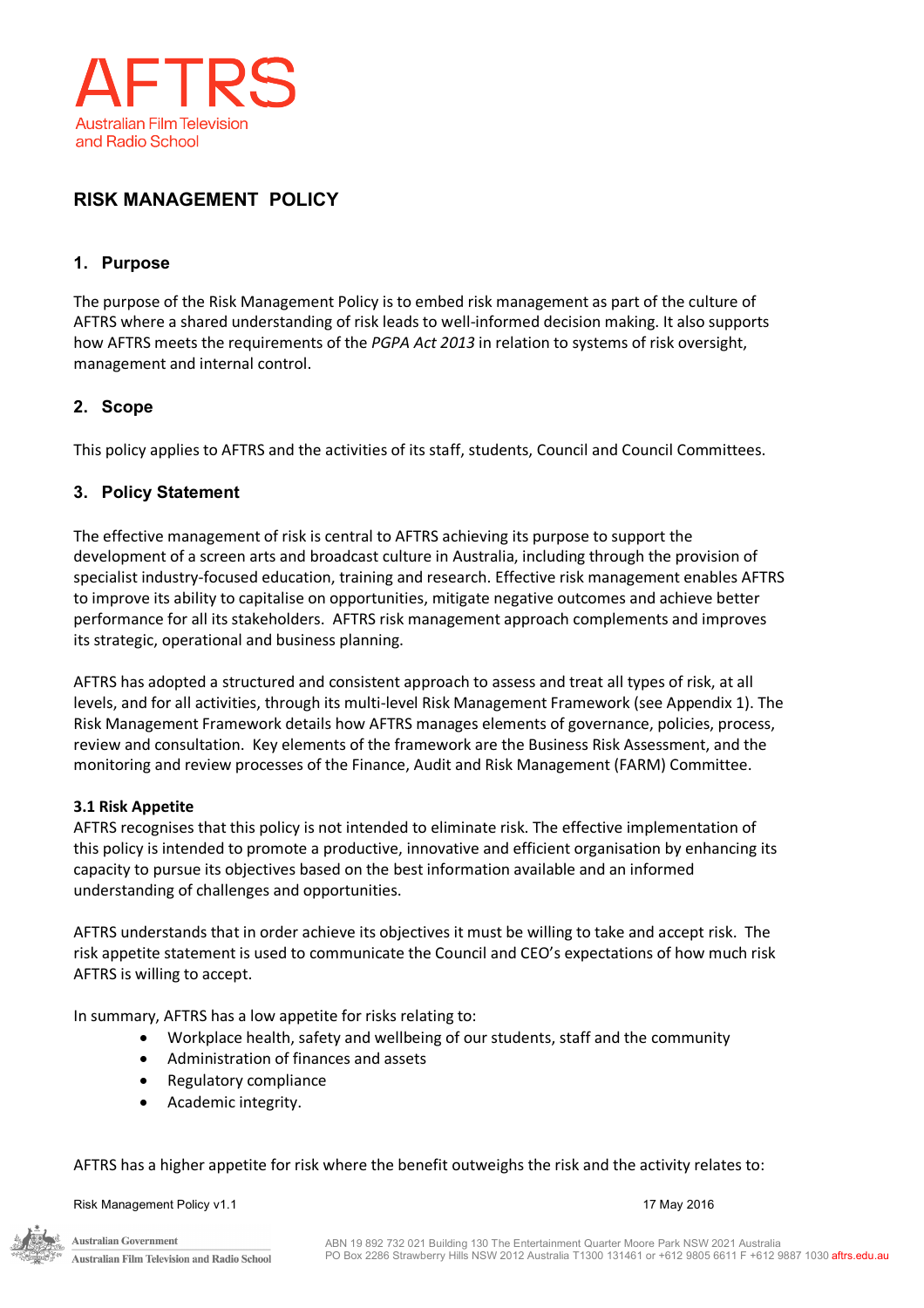- Innovative initiatives
- Emerging technologies
- Creative practice.

#### **3.2 Business Risk Assessment**

The Business Risk Assessment (BRA) identifies the key risks to the AFTRS through the creation of a risk register. The assessment is conducted through the mechanism of a risk map and allocation of a risk rating that reflects the likelihood of the risk event occurring and the consequence of the event should it occur. The risk map identifies different level of risks: high, significant, moderate and low.

AFTRS' risk tolerance and escalation is defined within each level of risk. Any risk at a high or significant level must be escalated to the CEO in the first instance, and reported to FARM in accordance with the FARM Charter. AFTRS risk tolerance is informed by the Administrative Orders, and the Financial and Human Resources Delegations.

The BRA is reviewed quarterly to take into account changes to the School's overall risk environment and reported quarterly to the FARM Committee and Council. The BRA also forms the basis for the development of the Internal Audit Plan that is reviewed and endorsed by the FARM Committee for approval by Council.

The approach to risk assessment contained in the BRA is consistent with the Risk Management Standard AS/NZS ISO 31000:2009 *Risk management – Principles and guidelines.*

### **4. Accountability and Responsibility**

**AFTRS Council** is responsible for overseeing risk management within the context of AFTRS' broad strategy and purpose on advice from the FARM Committee and the CEO. Under the PGPA Act, AFTRS Council has a *Duty to establish and maintain systems relating to risk and internal control (s.16).* Council must approve the Risk Management Policy, Fraud Control Policy, and Business Risk Assessment.

**The Finance, Audit & Risk Management (FARM) Committee** is responsible for the monitoring and review of AFTRS' financial reporting, performance reporting, system of risk oversight and risk management, and system of internal control. The Committee provides the governance structure to ensure that appropriate action is taken if events arise that may affect the risk profile of AFTRS. FARM reviews and endorses the Business Risk Assessment, Internal Audit Plan and monitors the implementation of audit recommendations and other plans that reduce risk.

**The CEO** is responsible for leadership in terms of risk management for AFTRS, including ensuring the correct functioning of critical controls, and responding to and reporting on significant risks which may emerge from time to time.

**AFTRS Executive** members are accountable for strategic and operational risks within their Division. Collectively, the Executive is responsible for the identification of strategic and operational risks that impact upon the School's purpose and for allocating priorities for risk management.

**The Chief Operations Officer** is accountable for the establishment, implementation and maintenance of the system of risk management in accordance with this policy, ensuring its integration with other planning processes and management activities. The Chief Operations Officer is responsible for reporting to the FARM Committee on risk management and assessing risks for any new business activities.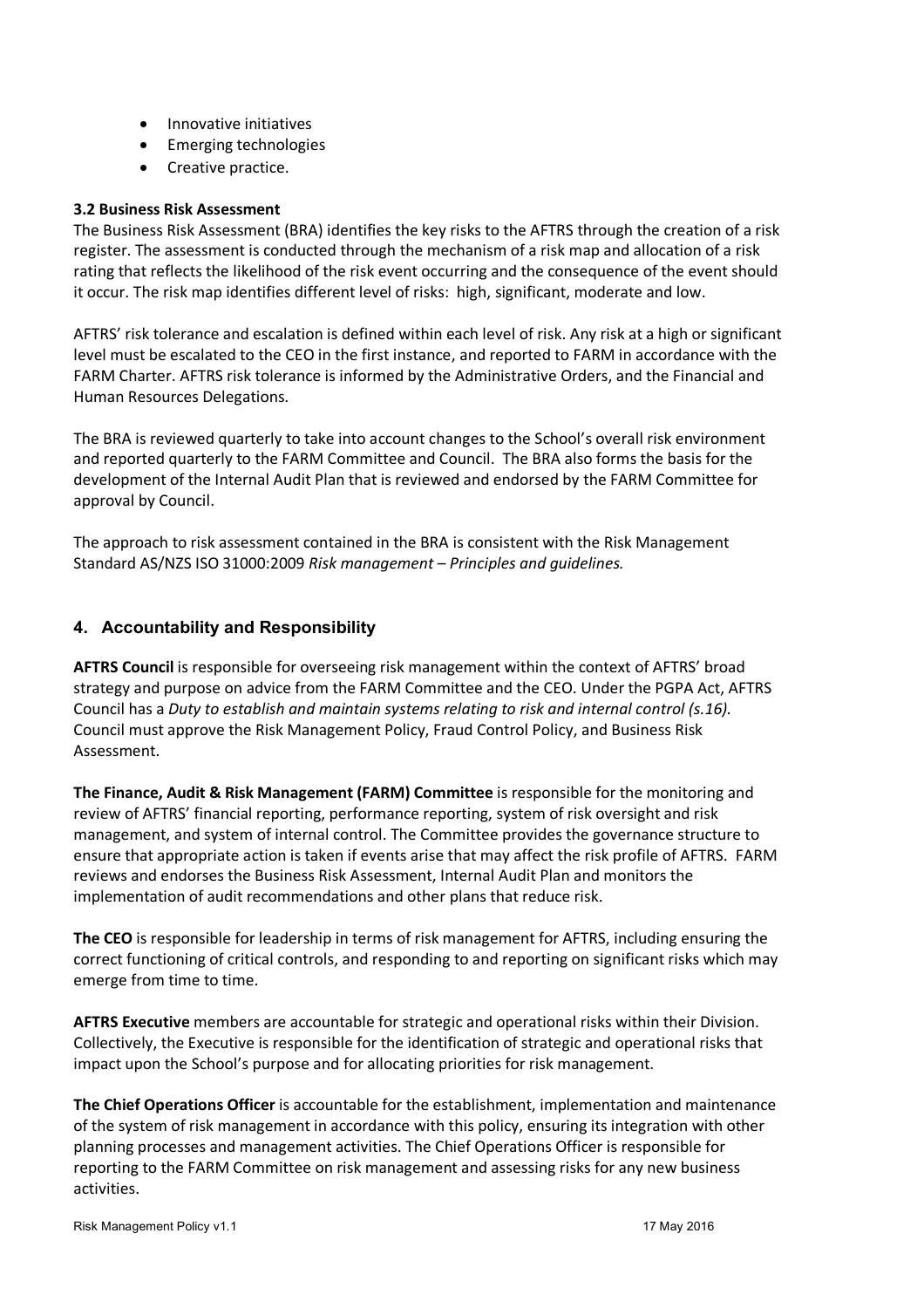**The Director of Technology and Infrastructure** is accountable for the risk management and assessment of key systems including Information Technology and ensuring its integration with other processes and management activities.

**Staff** are responsible for identifying actual or potential risks, and communicating such risks to management, for carrying out principle risk management activities as directed by management, and attending relevant training.

### **5. Review and continuous improvement**

AFTRS reviews the risk management framework and the application of risk management practices annually as part of it consideration of meeting its obligations under the PGPA Act. This assessment is provided to the FARM Committee for endorsement before approval by Council.

At the commencement of each financial year, a Risk Management Plan outlining actions to continually improvement the application of risk management practices is developed by the Chief Operations Officer for approval by the FARM Committee.

#### **6. Definitions**

| <b>Risk</b>            | effect of uncertainty on objectives.                                                                                                                                                                     |  |  |  |
|------------------------|----------------------------------------------------------------------------------------------------------------------------------------------------------------------------------------------------------|--|--|--|
| Inherent risk          | the potential risks that are likely to arise due to the nature of the activity.                                                                                                                          |  |  |  |
| <b>Residual risk</b>   | the risk remaining after consideration of controls or mitigating activities.                                                                                                                             |  |  |  |
| <b>Risk appetite</b>   | the amount of risk an entity is willing to accept or retain in order to achieve its<br>objectives. It is a statement or series of statements that describes the entity's<br>attitude toward risk taking. |  |  |  |
| <b>Risk management</b> | co-ordinated activities to direct and control an organisation with regard<br>to risk.                                                                                                                    |  |  |  |
| <b>Risk assessment</b> | overall process of risk identification, risk analysis and risk evaluation.                                                                                                                               |  |  |  |
| <b>Risk oversight</b>  | the supervision of the risk management framework and risk management<br>process.                                                                                                                         |  |  |  |
| <b>Risk profile</b>    | a set of risks that relate to an organisation.                                                                                                                                                           |  |  |  |
| <b>Risk tolerance</b>  | the levels of risk taking that are acceptable in order to achieve a specific<br>objective or manage a category of risk.                                                                                  |  |  |  |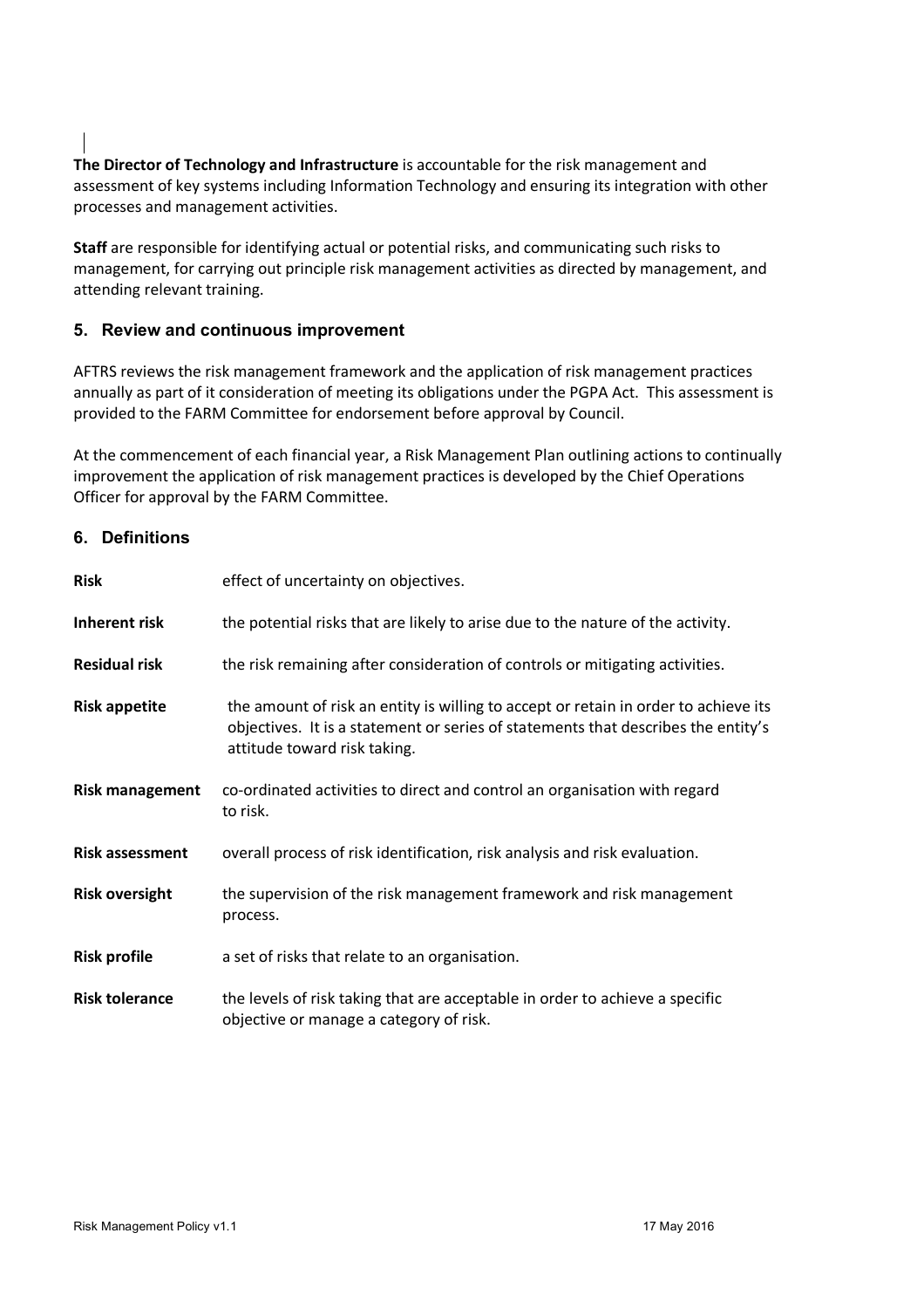## **Authorisation and Distribution**

| <b>Authorisation</b>        | <b>AFTRS Council</b>                             |  |  |  |
|-----------------------------|--------------------------------------------------|--|--|--|
| <b>Date</b>                 | 23 June 2015                                     |  |  |  |
|                             |                                                  |  |  |  |
| Endorsement                 | <b>FARM Committee</b>                            |  |  |  |
| Date                        | 16 June 2015                                     |  |  |  |
| <b>Responsible Officer</b>  | <b>Chief Operations Officer</b>                  |  |  |  |
|                             |                                                  |  |  |  |
| <b>Minor Amendment</b>      |                                                  |  |  |  |
| <b>Authorisation Date</b>   | 17 May 2016                                      |  |  |  |
| <b>Contact Officer</b>      | Head of Policy & Governance                      |  |  |  |
|                             |                                                  |  |  |  |
| <b>Effective Date</b>       | 17 May 2016                                      |  |  |  |
|                             |                                                  |  |  |  |
| <b>Distribution</b>         | Intranet and AFTRS website                       |  |  |  |
|                             |                                                  |  |  |  |
| <b>Review Date</b>          | Annual                                           |  |  |  |
|                             |                                                  |  |  |  |
| <b>Current version</b>      |                                                  |  |  |  |
|                             | Risk Management Policy v1.1 21 17 May 2016       |  |  |  |
| <b>Supersedes</b>           | Risk Management Policy v1.0 23 June 2015         |  |  |  |
| <b>Associated Documents</b> | <b>Risk Management Framework</b>                 |  |  |  |
|                             | Risk Management Plan                             |  |  |  |
|                             | <b>Business Risk Assessment</b>                  |  |  |  |
|                             | <b>FARM Charter</b>                              |  |  |  |
|                             |                                                  |  |  |  |
|                             | <b>Administrative Orders</b>                     |  |  |  |
|                             | <b>Financial and Human Resources Delegations</b> |  |  |  |
|                             | Fraud Control Policy and Plan                    |  |  |  |
|                             | <b>WHS Policies and Procedures</b>               |  |  |  |